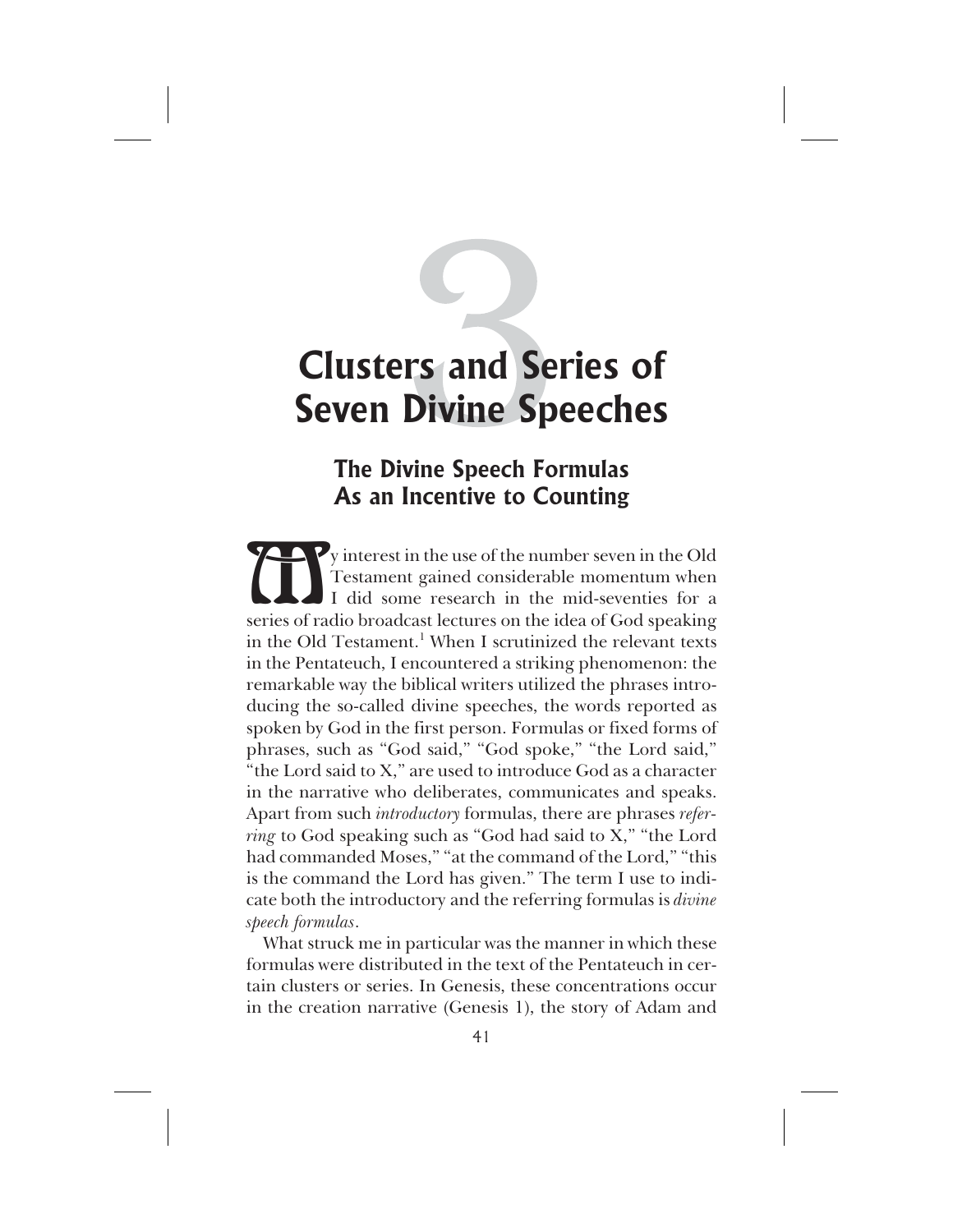Eve (Genesis 3), the story of the flood (Genesis 6–9), and further on in Genesis chapters 15, 17, 18, 22, 31, and 35. In the book of Exodus, they are concentrated in chapters 3–4, 19, 30–31, 35, 39, and 40. And they appear in the books of Leviticus and Numbers as well. The fact that some narratives have very few or even no divine speeches at all can be explained in terms of the theological intention of the biblical authors. They could choose between using direct speech in connection with God introducing him as actively partaking in what is reported and speaking in the first person, or reporting God's activity in the third person. This would explain the clusters or concentrations of divine speeches in certain parts of the texts, but not the particular way these clusters are structured. I discovered distinct patterns, which were frequently regulated by the structural numbers 7 and 11.

## **Series of Seven in the Tabernacle Laws**

We have known for a long time that the story of the fabrication of the desert sanctuary in Exodus 25–40 is in two distinct sections: chapters 25–31 and 35–40, interrupted by the story of the golden calf that was made by the Israelites at Mount Sinai in 32–34. A closer examination of the divine speeches in the first section, 25–31, revealed the fact that there was a significant difference in the length of the speeches.

The first speech, introduced by the formula "The Lord spoke to Moses" in 25:1, comprises the whole of 25:1 – 30:10, dealing with detailed instructions for the fabrication of the Tabernacle and its equipment. It is followed by six much shorter speeches in  $30:11 - 31:17$ , introduced by the same stereotyped formula. Here each speech deals with one single subject. This means that there are exactly 7 divine speeches in the first section of the Tabernacle laws, Exodus 25–31.

In light of this observation, I made two conclusions. In the first place, the choice of having exactly seven speeches rests on a deliberate decision. And second, the series of seven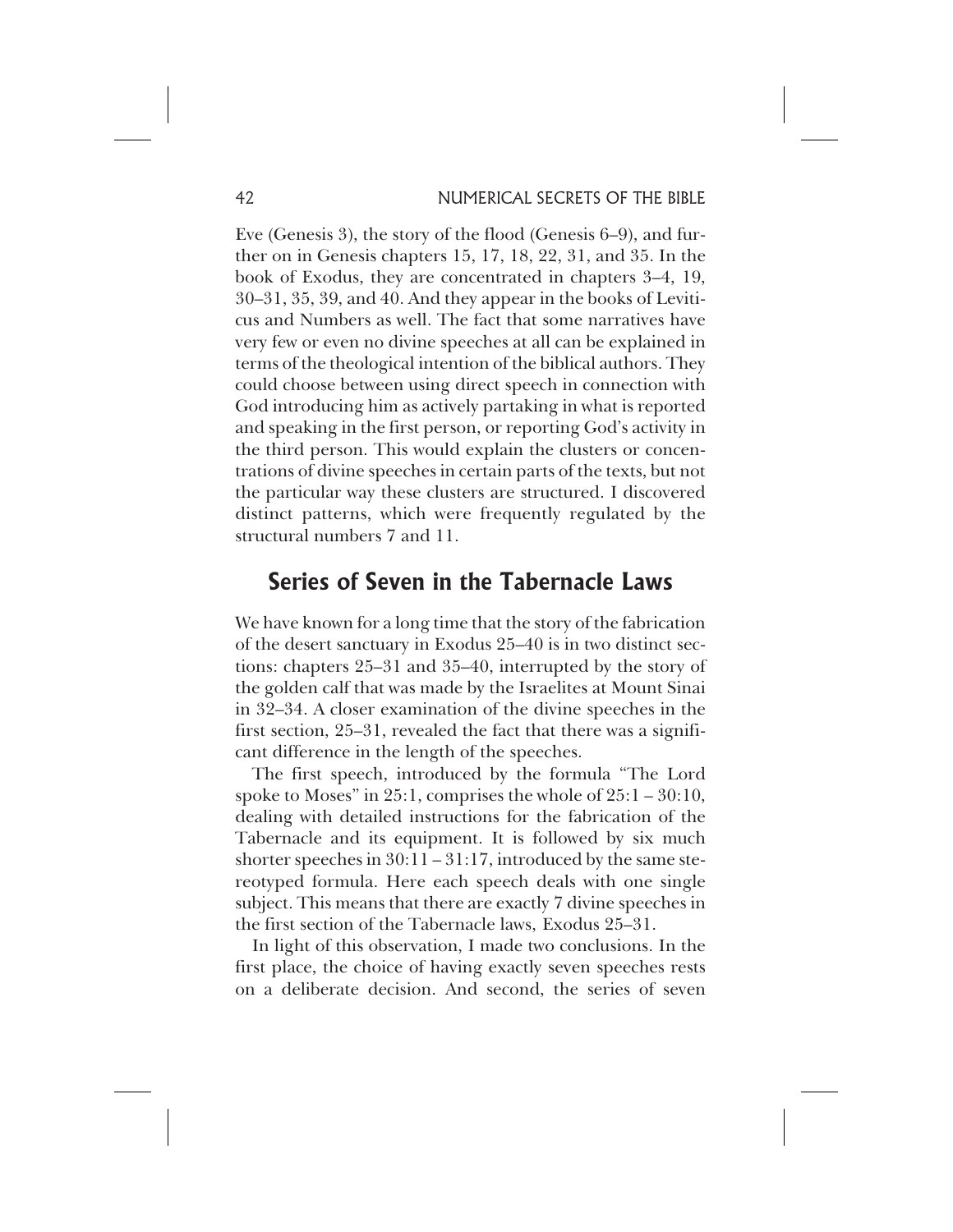divine speeches gives structure to the Tabernacle laws in this section and makes it into a literary unit. This insight opened my eyes to see the structuring and unifying function of this number. What I did not realize at that stage was that I would subsequently discover many more instances of this phenomenon in the Pentateuch.

Let us survey the seven divine speeches in Exodus 25–31.

| 1. The Lord spoke to Moses: (diverse commands)    | $25:1 - 30:10$ |
|---------------------------------------------------|----------------|
| 2. The Lord spoke to Moses: (money for expiation) | $30:11-16$     |
| 3. The Lord spoke to Moses: (the bronze basin)    | $30:17 - 21$   |
| 4. The Lord spoke to Moses: (the anointing oil)   | $30:22 - 33$   |
| 5. The Lord spoke to Moses: (the holy spices)     | $30:34 - 38$   |
| 6. The Lord spoke to Moses: (the craftsmen)       | $31:1-11$      |
| 7. The Lord spoke to Moses: (the Sabbath)         | $31:12-17$     |

What is significant here, in the first place, is the fact that the instruction for the preparation of *the holy oil-mixture* for the anointing of the Tabernacle, its equipment and the Aaronic priests, stands in the center of the series. It is not surprising to find the instruction pertaining to this extremely holy item in the center of the seven speeches, a position in which it receives special emphasis. What is more significant is that the seventh instruction deals with the keeping of the Sabbath, the seventh day of the week. This cannot be a matter of coincidence, as I would prove later when I had studied the divine speeches in Leviticus. There I discovered more instances of the link between the seventh divine speech and the Sabbath, as I shall demonstrate below.

There must be an intimate connection between the use of the number 7 to structure the divine speeches and the Sabbath. What is more, there appears to be a clear analogy between the work entrusted to Moses with regard to the Tabernacle and God's work in creating of the world. This analogy is corroborated in Exod 39:43; for after the work of the Tabernacle was completed, "Moses inspected all the work and saw that they had carried it out according to the command of the Lord, and he blessed them." God's seventh act at the time of the creation of the world was to cease work and to rest; whereas Moses'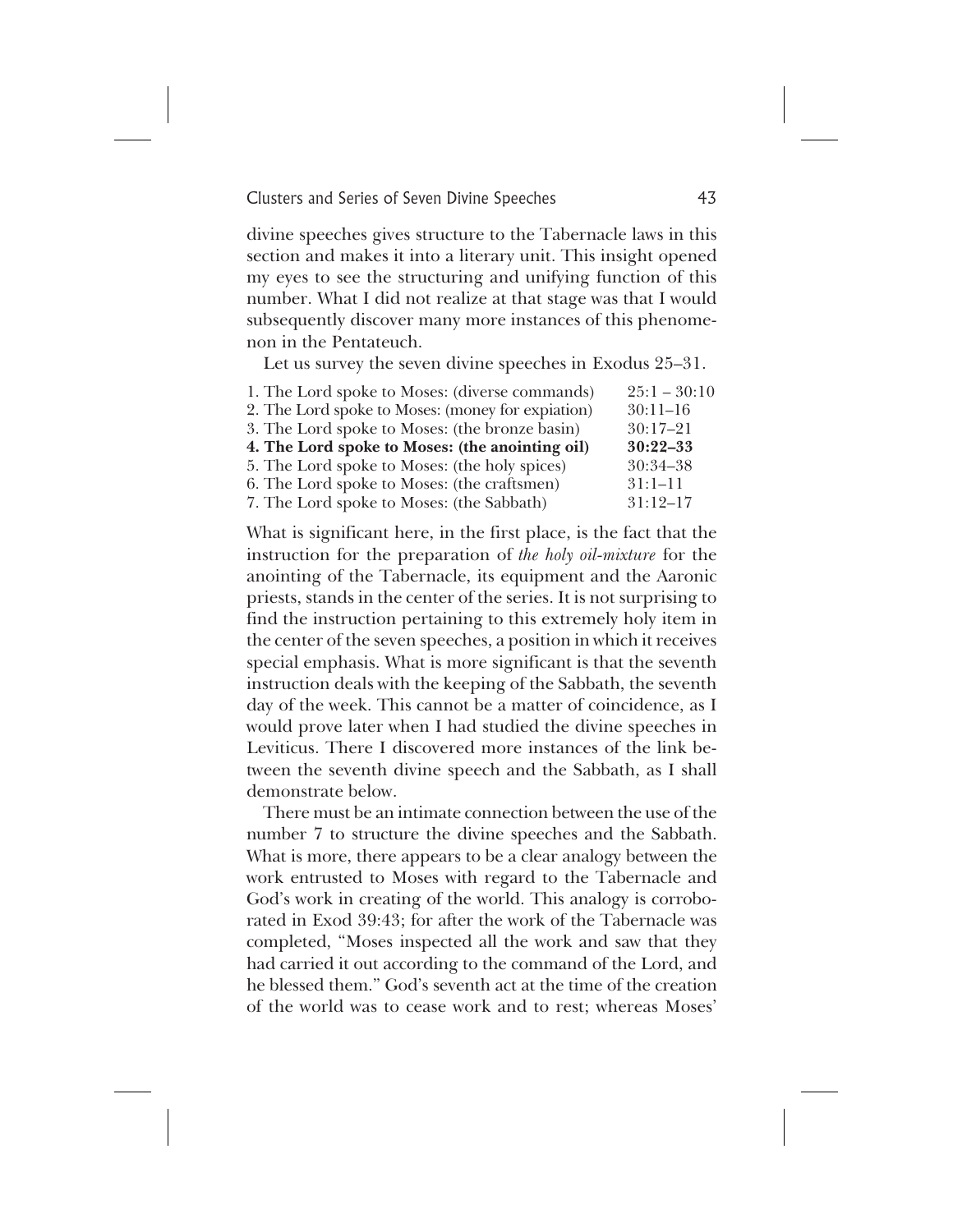seventh assignment at the time of the fabrication of the Tabernacle is to see to the keeping of the Sabbath. As a matter of fact, the link between the keeping of the Sabbath and God's ceasing work and resting on the seventh day is explicitly stressed in the seventh divine speech: ". . . on the seventh day he ceased work and refreshed himself" (Exod 31:17).<sup>2</sup>

A closer look at the so-called second Sinai passage in Exodus 32–34, the story of Israel's apostasy, revealed that there are 13 divine speech formulas altogether introducing God's communication with Moses.<sup>3</sup> In the remaining chapters 35–40 there is only one introductory formula (in 40:1), bringing the total number of introductory formulas in chapters 32–40 to exactly 14 ( $2\times7$ ). Here again the number 7 is used to give structure and unity to the material: the series of 7 divine speech formulas in 25–31 and the series of 14 in 32–40 link the various literary units in the text of 25–40 together to form a larger unity.

My investigation of the formulas in the second section of the Tabernacle laws, the story of the carrying out of God's instructions by Moses and his assistants in Exodus 35–40, brought to light the fact that the number 7 regulates the references to God's commands given in Exod 25–31. In the story of the carrying out of God's instructions in Exod 35–38, there are 7 references to what God had earlier commanded Moses. They are not stereotyped, but phrased in various ways:

| 1. These are the Lord's commands to you      | 35:1  |
|----------------------------------------------|-------|
| 2. This is a thing the Lord commanded        | 35:4  |
| 3. Everything the Lord commanded             | 35:10 |
| 4. The work the Lord commanded through Moses | 35:29 |
| 5. Exactly as the Lord commanded             | 36:1  |
| 6. The work the Lord commanded               | 36:5  |
| 7. Everything the Lord commanded Moses       | 38:22 |

The function of the number 7 symbolically representing the idea of "fullness" and "completeness" is clearly to underscore what is said in the text that *all* the tasks were executed *completely* in accordance with the instructions given by God to Moses. It should not escape our notice that, whereas the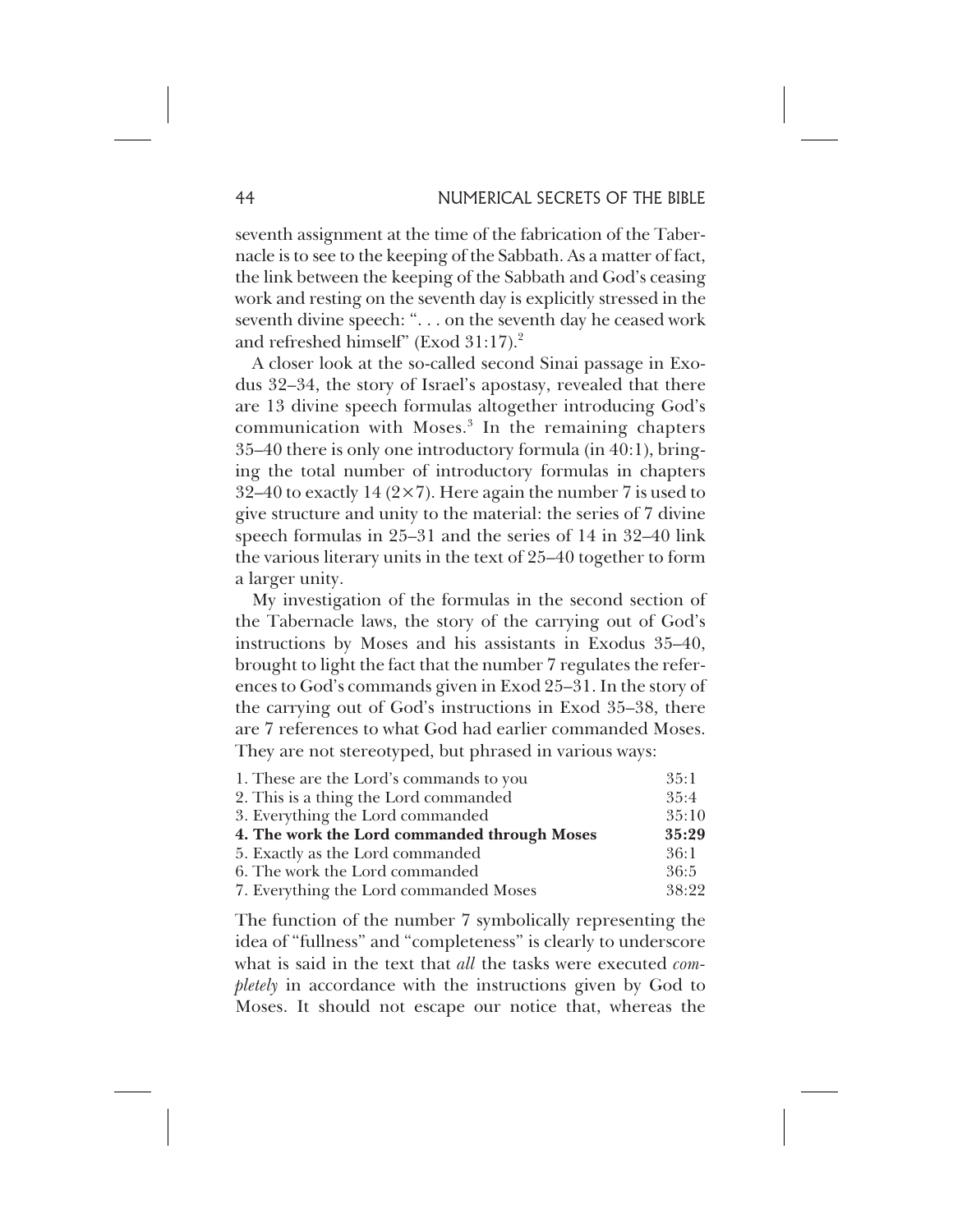seventh and last divine speech in 31:12–17 deals with the keeping of the Sabbath, the passage in 35:1–3 *begins* with the Sabbath in the very first words of Moses' first address to the Israelites. Another significant feature is the special emphasis on the offerings brought by the people of Israel to the Lord for all the work of the Tabernacle: the fourth reference in 35:29 has pride of place in the center of the series.

The passage dealing with the making of the sacred vestments in 39:1–31, contains another series of 7 stereotyped formulas, with the command regarding the breastpiece in center position:

| 1. as the Lord commanded Moses (vestments)    | 39:1  |
|-----------------------------------------------|-------|
| 2. as the Lord commanded Moses (ephod)        | 39:5  |
| 3. as the Lord commanded Moses (cornelians)   | 39:7  |
| 4. as the Lord commanded Moses (breastpiece)  | 39:21 |
| 5. as the Lord commanded Moses (ephod-mantle) | 39:26 |
| 6. as the Lord commanded Moses (tunics)       | 39:29 |
| 7. as the Lord commanded Moses (medallion)    | 39:31 |

The following passage in Exod 39:32–43 tells how the Tabernacle with all its equipment was presented to Moses, who inspected all the work and *saw* that the craftsmen had done their work according to the command of the Lord, and he *blessed* them (verse 43). This is a clear allusion to what is said in Genesis: having performed his last act of creation, "God *saw* all he had made, and it was very good" (Gen 1:31), and in 2:3 that God rested on the seventh day, and *blessed* the day and made it holy. The analogy between Moses' *seeing* what he had accomplished and his *blessing*, on the one hand, and God's *seeing* what he had accomplished and his *blessing*, on the other, is unmistakable.

The passage in Exod 39:32–43 contains three formulas referring to God's commands. In comparison with the preceding series of seven stereotyped formulas, these three are phrased differently so as to keep the previous series of seven intact.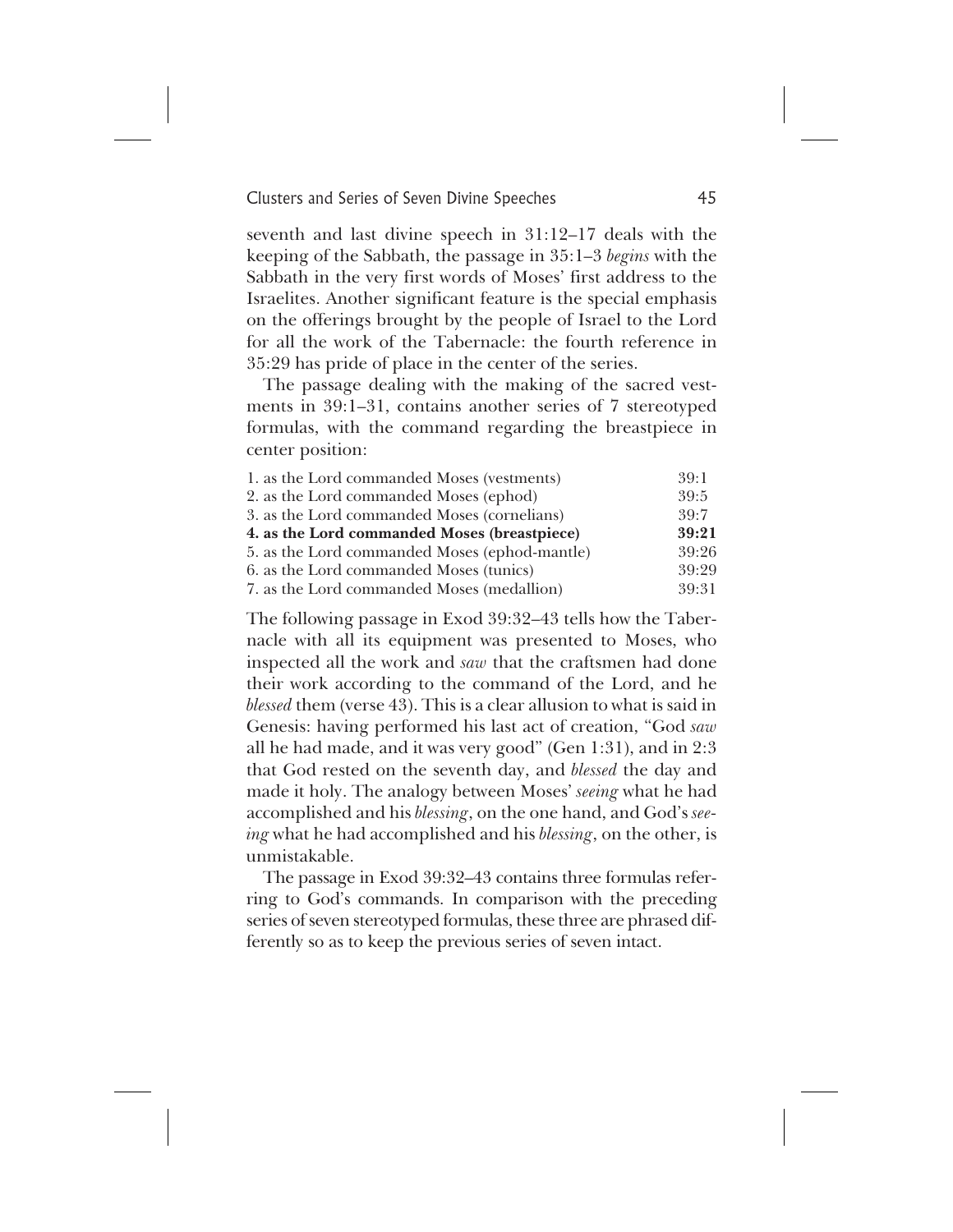| 1. exactly as the Lord commanded Moses (all work) | 39:32 |
|---------------------------------------------------|-------|
| 2. exactly as the Lord commanded Moses (all work) | 39:42 |
| 3. as the Lord commanded (all work)               | 39:43 |

The three references bring the total number of referring formulas to ten. It cannot escape our notice that this number corresponds to the number of divine utterances in Genesis 1, which we examine in greater detail below.<sup>4</sup>

The structure of the ten divine utterances introduced by the stereotyped formula "God said" in the Creation narrative was used by the author of the Tabernacle passage as a model to give structure to the material in Exodus 39. What we have here is yet another allusion to the analogy between the work done by Moses in regards the Tabernacle, and God's activities in creating the world. Just as God spoke ten times in getting the world and life on earth going, so Moses is said ten times to have obediently carried out God's instructions to get the Tabernacle ready and to initiate the temple-cult.<sup>5</sup>

This shows once again that there is a close relationship between the form of the text—including its numerical aspects and its contents, a principle we shall illustrate later.

Let us conclude our investigation into the divine speeches in the Tabernacle laws by examining Exod 40:1–16, which includes the last of the divine speeches in Exodus where Moses is commanded to set up the Tabernacle. It is introduced by the formula "The Lord spoke to Moses," and concluded with the remark "Moses did everything exactly as the Lord had commanded him" (verse 16). The execution of God's commands by Moses is described in the next 17 verses (17–33), where 7 stereotyped formulas are used to underline *sevenfold* what has been said in verse 16:6

| 1. as the Lord commanded him (the Tabernacle) | 40:19 |
|-----------------------------------------------|-------|
| 2. as the Lord commanded him (the ark)        | 40:21 |
| 3. as the Lord commanded him (the table)      | 40:23 |
| 4. as the Lord commanded him (the lampstand)  | 40:25 |
| 5. as the Lord commanded him (the gold altar) | 40:27 |
| 6. as the Lord commanded him (the screen)     | 40:29 |
| 7. as the Lord commanded him (the basin)      | 40:32 |
|                                               |       |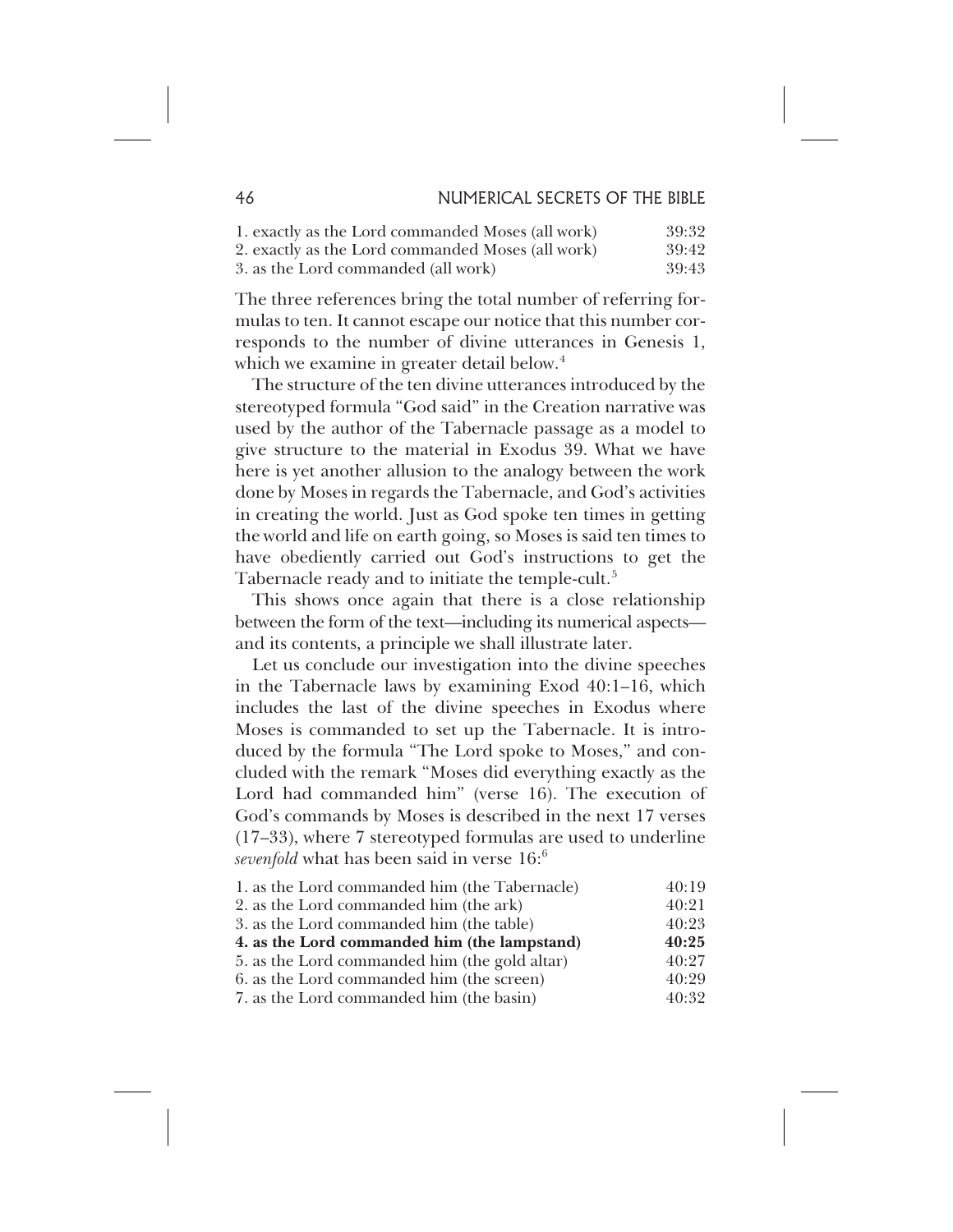The setting up of the lampstand with its lamps occupies center position in this series of seven acts performed by Moses. The fact that its center position coincides with the fourth place in the series—which is of course a matter of contingency—reminds us of the creation of the heavenly lamps the sun, the moon, and the stars, on the fourth day in Genesis 1. In light of various covert references to the creation narrative we have already encountered in the Tabernacle laws, our author apparently had this in mind and used it as an additional reason for putting the erection of the lampstand at this particular point in the series. The main reason, however, was to give this act pride of place in the center of the pattern of seven items.

This widely used pattern derives from the shape of the menorah, the six-branched lampstand, whose form in turn originated from the stylized tree of life, having a central stem and six branches—three on each side. The traditional term "seven-branched lampstand" is thus incorrect and should be replaced by "six-branched lampstand." The menorah is the archetype for literary compositions in which this pattern was used as a structuring device. Therefore the terms "menorahmodel" and "menorah-pattern," introduced by the Austrian orientalist Claus Schedl to indicate this particular compositional pattern, are indeed appropriate.<sup>7</sup>

The special emphasis on the setting up of the lampstand and its lamps in the passage under discussion can only be interpreted to mean that it was regarded as having a unique significance: the installation of the symbols par excellence representing the presence of God in the sanctuary. Recent studies on the menorah have shed new light not only on its form, origin and function, but also on its symbolic significance of denoting the Presence.<sup>8</sup>

What is striking in our passage is the use of the phrase "for the benefit of the Lord" with regard to two specific items: the bread of the Presence (verse 23), and the lamps of the menorah (verse  $25$ ).  $9$  Both the bread of Presence and the lamps symbolically represent the Presence of God in the sanctuary. This con-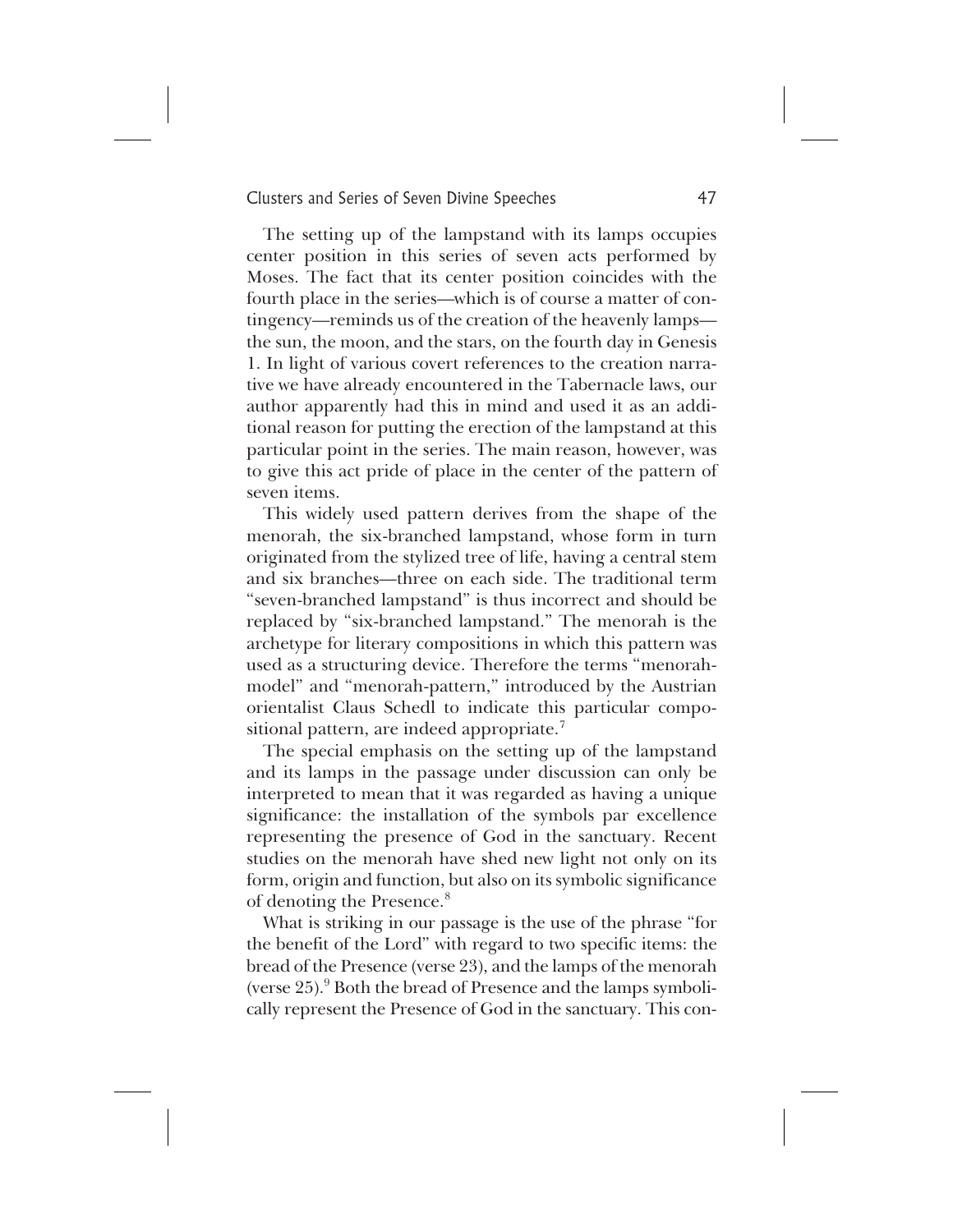clusion is corroborated by the clear connection between the menorah and the traditions about the burning bush, the *kabod* (glory) of the Lord that filled the Tabernacle, the pillar of cloud and the pillar of fire that guided the Israelites in the desert, all of them symbolizing the Presence of the Lord.

In light of the symbolic function of the menorah in the temple, we may assume that when the biblical writers structured their texts in a menorah-pattern, they imbued them at the same time with the symbolic significance of the menorah. In other words, the menorah-patterns in the biblical text could also be meant to signify God's presence in the text. We shall discuss this in more detail in the next chapter, in connection with the divine name numbers 17 and 26 which were "woven" into the fabric of the text to "seal" it, so to speak, with God's name, which signifies his presence.

## **The Significance of the Menorah In Center Position**

Let us return to the menorah texts in the book of Exodus to illustrate the significance of the center position of the menorah. In Exod 30:26–28, God's command to Moses to anoint the holy objects and their outfit, we count 7 items, with the menorah at the center:

- 1. the Tent of Meeting,
- 2. the Ark of the Testimony,
- 3. the Table and all its vessels,
- **4. the Lampstand and its fittings,**
- 5. the Altar of Incense,
- 6. the Altar of Whole-offering and all its vessels,
- 7. the Basin and its stand.

Significantly enough this passage occurs in the fourth divine speech (30:22–33) in the center of the first series of seven divine speeches in the Tabernacle laws we have studied above. What we have here is a text with a reference to the menorah in center position right in the middle of a larger text.<sup>10</sup>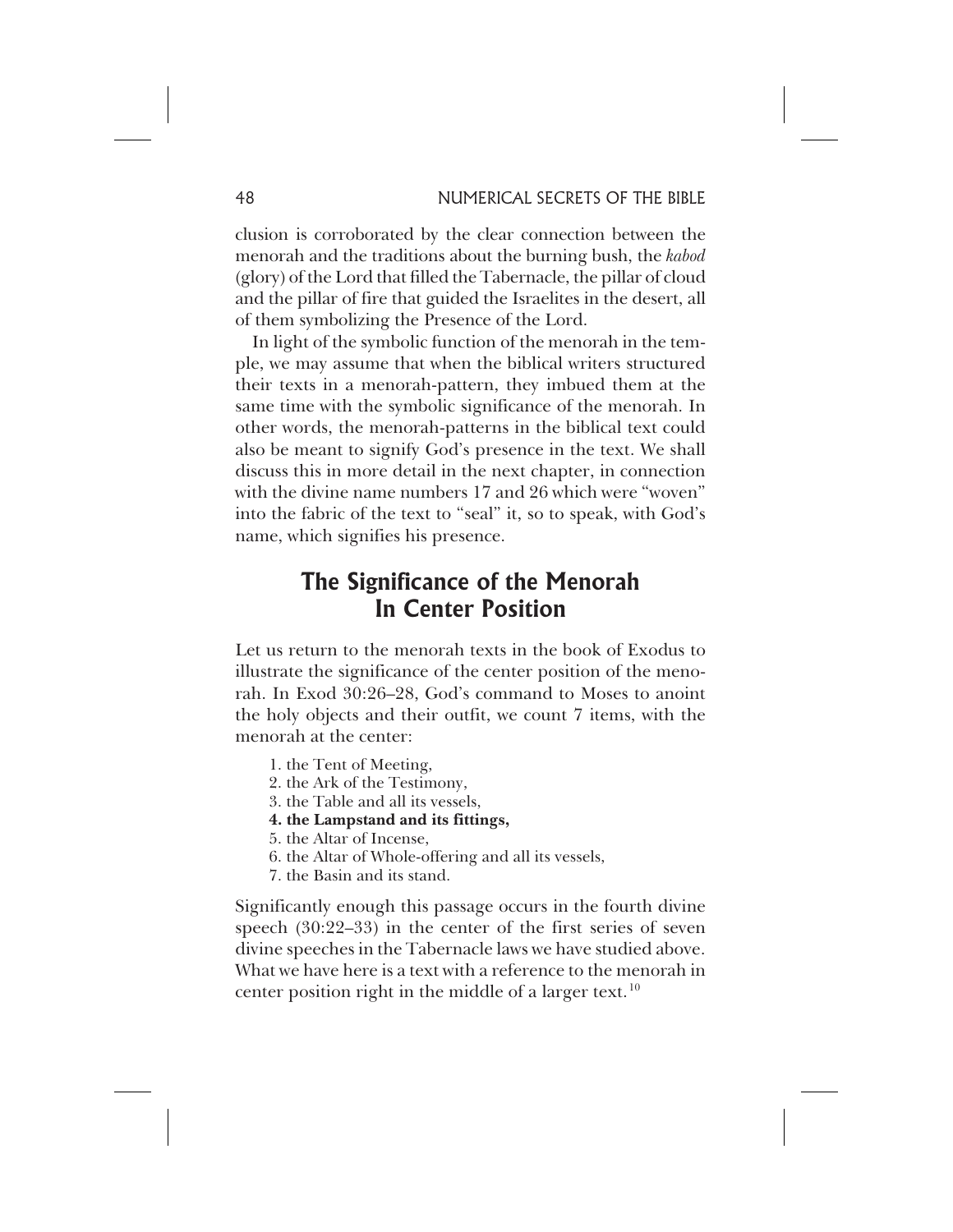The author of Zechariah 1–8, who was responsible for the redaction of the visions of the prophet, must have been familiar with the structure of these menorah texts. It simply cannot be a matter of coincidence that the fourth vision—that of the menorah with its lamps and the olive trees in 4:1–14—occupies center position in the semi-symmetric pattern in which the 7 visions are arranged. $11$  (The texts between brackets give the chapter division we find in most translations, which is sometimes different from that in the Hebrew Bible. )

| $1:1-17$         |
|------------------|
| $2:1-4(1:18-21)$ |
| 2:5ff. (2:1ff.)  |
| $4:1-14$         |
| $5:1-4$          |
| $5:5-11$         |
| $6:1 - 8$        |
|                  |

It is worth noting that the first and last visions correspond—in the sense that both are about horses—and so form a symmetrical pattern. Another observation we can make is that the words spoken by the angel in verse 4:10b (4:4 in the Revised English Bible), which are extremely difficult to interpret, can be understood as alluding to the presence of God. The sentence, "These seven are the eyes of the Lord which range over the whole earth" can be taken as referring primarily to the stone "with seven facets" (3:9), but they can also be understood as pointing to the menorah's "seven lamps and the seven lips on each of the lamps" (4:2). In the latter case the seven lamps could be viewed as symbolically representing the seven eyes of the Lord, and, of course, the seven eyes denote God's omnipresence.

## **Series of Seven in the Book of Leviticus And the Sabbath**

My study of the divine speeches in the book of Leviticus brought to light the same predilection for the use of the number seven to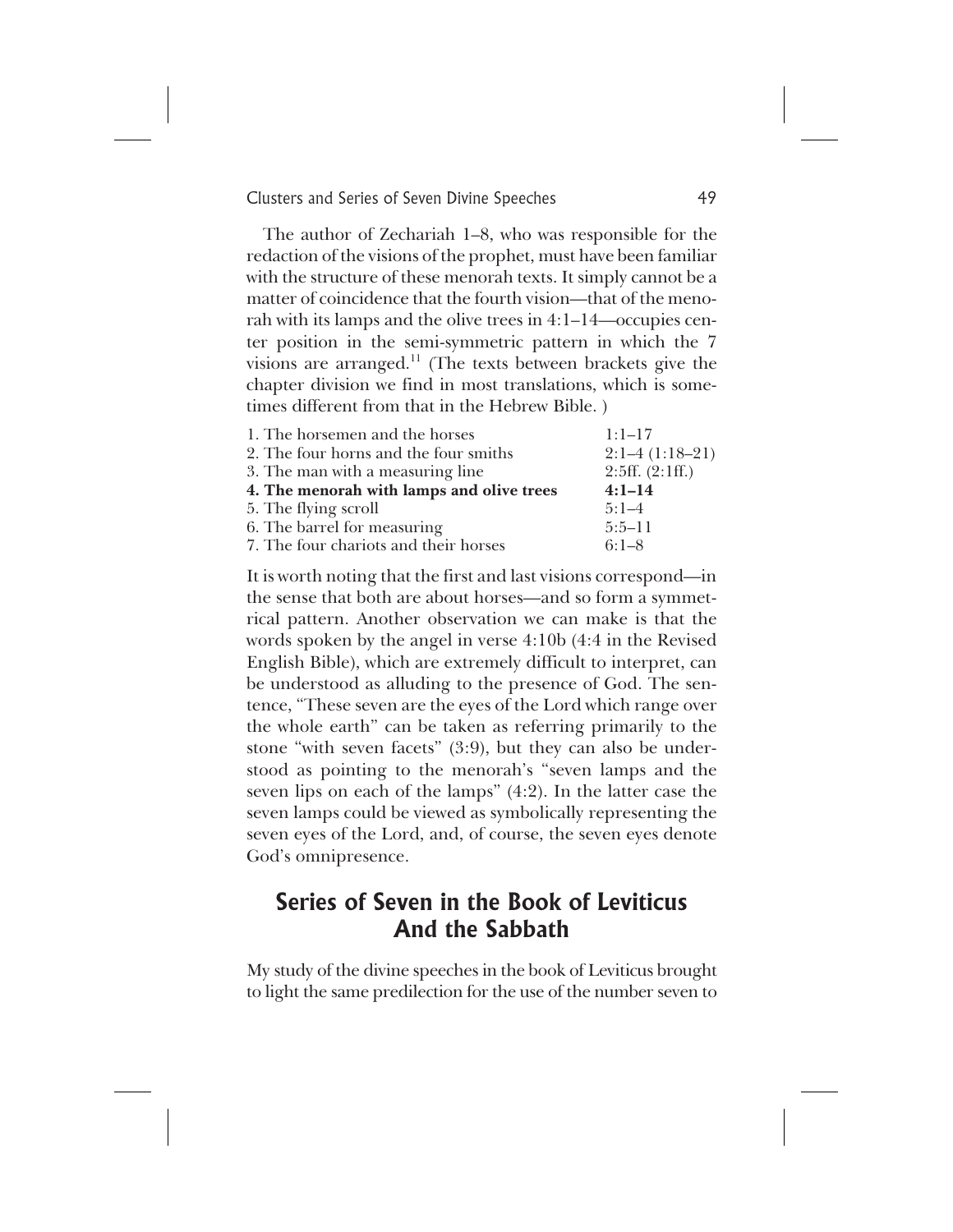give structure to the laws that we found in the Tabernacle laws in Exodus. However, there is a significant difference between the two sets of laws. Whereas *all* instructions given to Moses regarding the building of the Tabernacle are phrased as divine speeches directed to Moses—by the use of the first person singular for God and the second person for Moses—the laws in Leviticus are characterized by the profuse use of the third person singular form in the divine speeches. Not all individual laws are introduced by separate divine speech formulas, as is the case in Exod 30:11–31:17. Some are introduced by the matter-of-fact phrase "This is the law of . . ." (see, for instance, 6:14; 7:1 and 11). This shows that the technique used in Leviticus, like that of Exodus, is to create a series of seven.

The first series of seven occurs in the sacrificial laws in Leviticus 1–6, where we find, apart from the first introductory phrase (1:1) "The Lord summoned Moses and spoke to him from the Tent of Meeting," 6 stereotyped formulas phrased "The Lord spoke to Moses." The series of seven is followed by three speeches in chapters 7–8 introduced by the same stereotyped formula. The next divine speech occurs in 10:8–11, introduced by the formula "The Lord spoke to Aaron." The narrative in 10:12–20 concludes the collection of laws in the series of eleven divine speeches in chapters 1–10, the first unmistakable instance in Leviticus of the use of the typical  $7+3+1=11$  (or  $7+4=11$ ) pattern.

| 1.  | And the Lord spoke to Moses, saying             | 1:1        |
|-----|-------------------------------------------------|------------|
| 2.  | And the Lord spoke to Moses, saying             | 4:1        |
| 3.  | And the Lord spoke to Moses, saying             | 5:14       |
| 4.  | And the Lord spoke to Moses, saying             | 5:20(6:1)  |
| 5.  | And the Lord spoke to Moses, saying             | 6:1(6:8)   |
| 6.  | And the Lord spoke to Moses, saying             | 6:12(6:19) |
| 7.  | And the Lord spoke to Moses, saying             | 6:17(6:24) |
| 8.  | And the Lord spoke to Moses, saying             | 7:22       |
| 9.  | And the Lord spoke to Moses, saying             | 7:28       |
| 10. | And the Lord spoke to Moses, saying             | 8:1        |
|     | 11. And the Lord spoke to <i>Aaron</i> , saying | 10:8       |
|     |                                                 |            |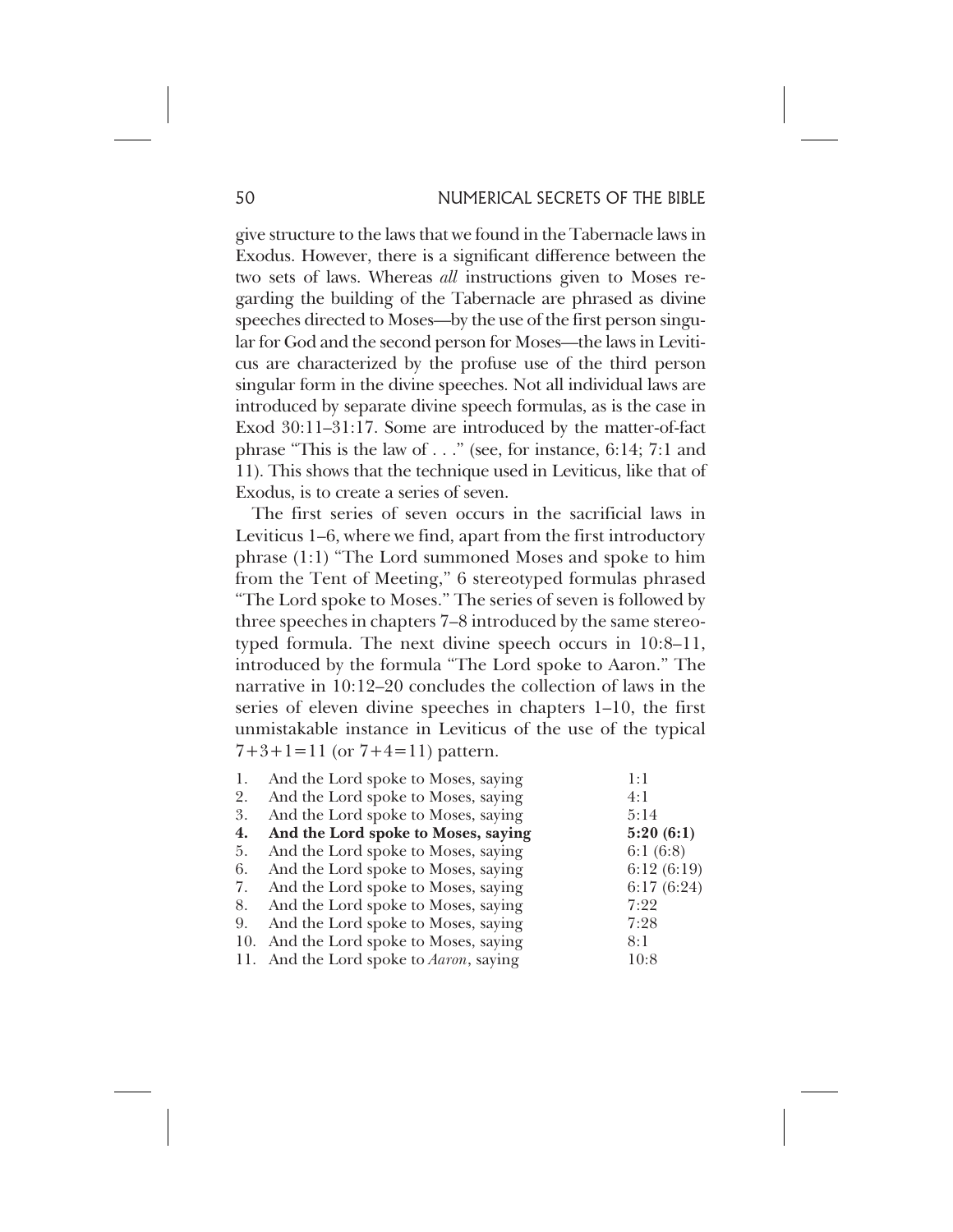Before I survey the remaining divine speech formulas in Leviticus, I would draw attention to the series of seven stereotyped formulas referring to the Lord's commands to Moses in chapter 8 (reminding us of the series of seven in Exodus  $39-40!)$ <sup>12</sup>

| 1) as the Lord commanded him                        | 8:3  |
|-----------------------------------------------------|------|
| 2) as the Lord commanded Moses                      | 8.9  |
| 3) as the Lord commanded Moses                      | 8:13 |
| 4) as the Lord commanded Moses                      | 8:17 |
| 5) as the Lord commanded Moses                      | 8:21 |
| 6) as the Lord commanded Moses                      | 8:29 |
| 7) everything that the Lord commanded through Moses | 8:36 |

These seven instances are followed by three differently phrased formulas in Leviticus 9–10.

| 1) as the Lord commanded       | Q·7   |
|--------------------------------|-------|
| 2) as the Lord commanded Moses | 9:10  |
| 3) as the Lord commanded.      | 10:15 |

These referring formulas seem to form a  $7+3=10$  pattern. However, if we regard the formula in 16:34 as belonging to this series, we have the  $7+4=11$  pattern. Whether this is so is a matter for further study.

In Leviticus 11–16 (the purification laws) we find another series of seven stereotyped introductory formulas, "The Lord spoke to Moses (and Aaron), four of which include the name of Aaron:

| 1) $11:1 (+ \text{ Aaron})$  | 2) $12:1$ ; 3) $13:1$ (+ Aaron) 4) $14:1$ ; |          |
|------------------------------|---------------------------------------------|----------|
| 5) $14:33 (+ \text{ Aaron})$ | 6) $15:1 (+ \text{ Aaron})$                 | 7) 16:1. |

An additional formula, occurring in 16:2, is phrased differently: "The Lord said to Moses," in order not to disturb the series of seven, a technique we have encountered above, and which we shall confront again.

The so-called Holiness Code in Leviticus 17–26 seems to have two series of seven stereotyped introductory formulas, phrased "The Lord spoke to Moses." This view of the series depends on the supposition that the two divine speeches in chapters 17–18 should be regarded as an introduction to the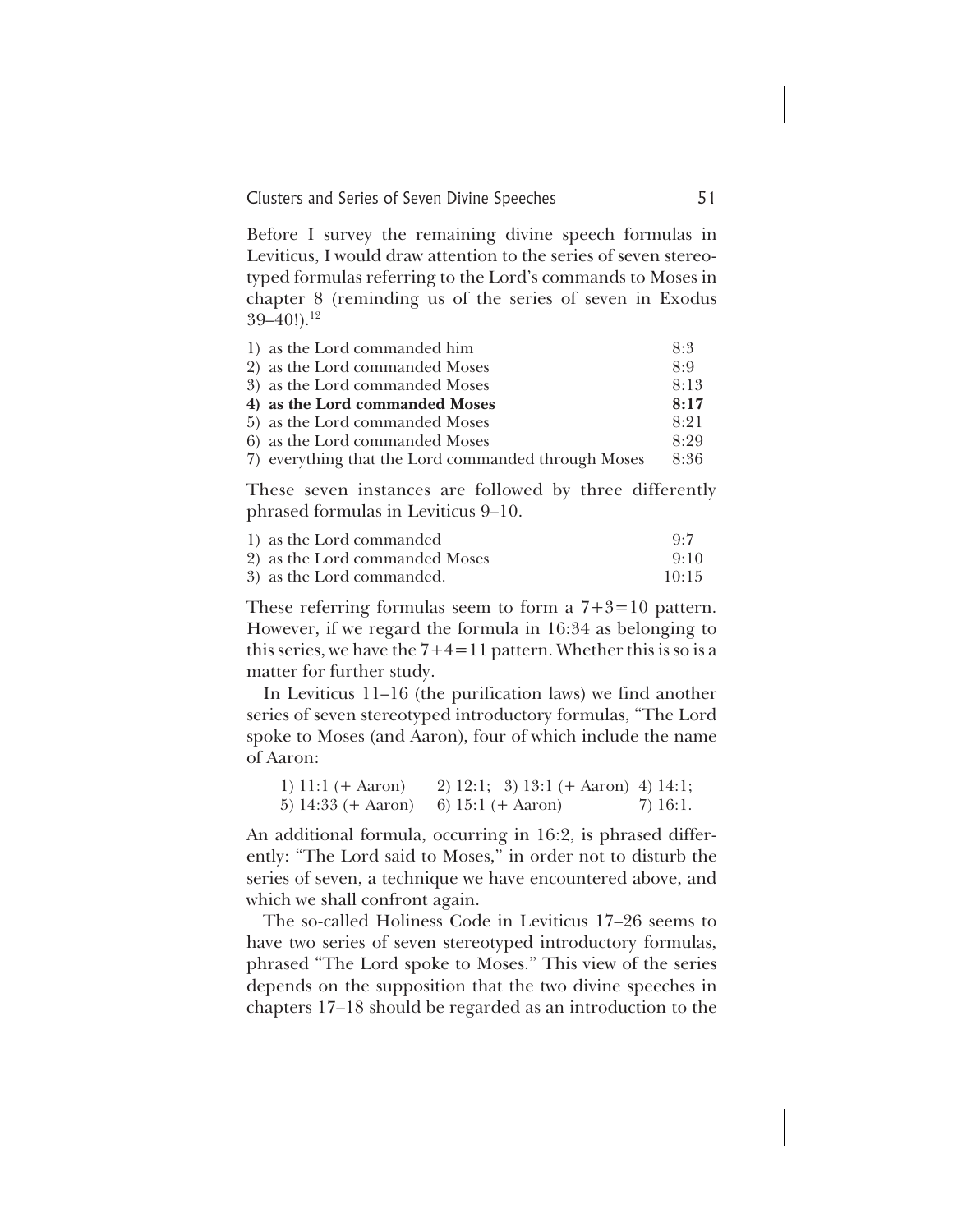collection of laws in 19–26, where the term "Be holy, for I, the Lord your God, am holy" occurs for the first time in chapter 19. The eighth formula (in 21:1) is phrased "The Lord said to Moses," once again, as we have seen, to keep the series of seven stereotyped formulas in Lev 19-23 intact.<sup>13</sup>

| 1) The Lord spoke to Moses | 19:1  |
|----------------------------|-------|
| 2) The Lord spoke to Moses | 20:1  |
| 3) The Lord spoke to Moses | 21:16 |
| 4) The Lord spoke to Moses | 22:1  |
| 5) The Lord spoke to Moses | 22:17 |
| 6) The Lord spoke to Moses | 22:26 |
| 7) The Lord said to Moses  | 23:1  |

This series is concluded in 23:8 by an instruction with regard to "the seventh day," which brings to mind what we have seen in the first series of 7 divine speeches in the Tabernacle laws, where the concluding speech deals with the Sabbath (Exod 31:12–17).

The introductory formulas to the divine speeches in the second series of 7 in the Holiness laws are formulated in the same stereotyped manner, except that the seventh is longer: "The Lord spoke to Moses on Mount Sinai."

| 23:9  |
|-------|
| 23:23 |
| 23:26 |
| 23:33 |
| 24:1  |
| 24:13 |
| 25:1  |
|       |

The divine speech at the center of the series is about the 7-day Feast of Booths in the seventh month. The seventh speech deals mainly with the Sabbath Years and the Year of Jubilee, the quintessence of the Sabbath!

The first results of my investigation into the use of divine speech formulas in the Old Testament supplied the definitive proof in my mind that the number seven played an important role as a structuring device in the two large so-called priestly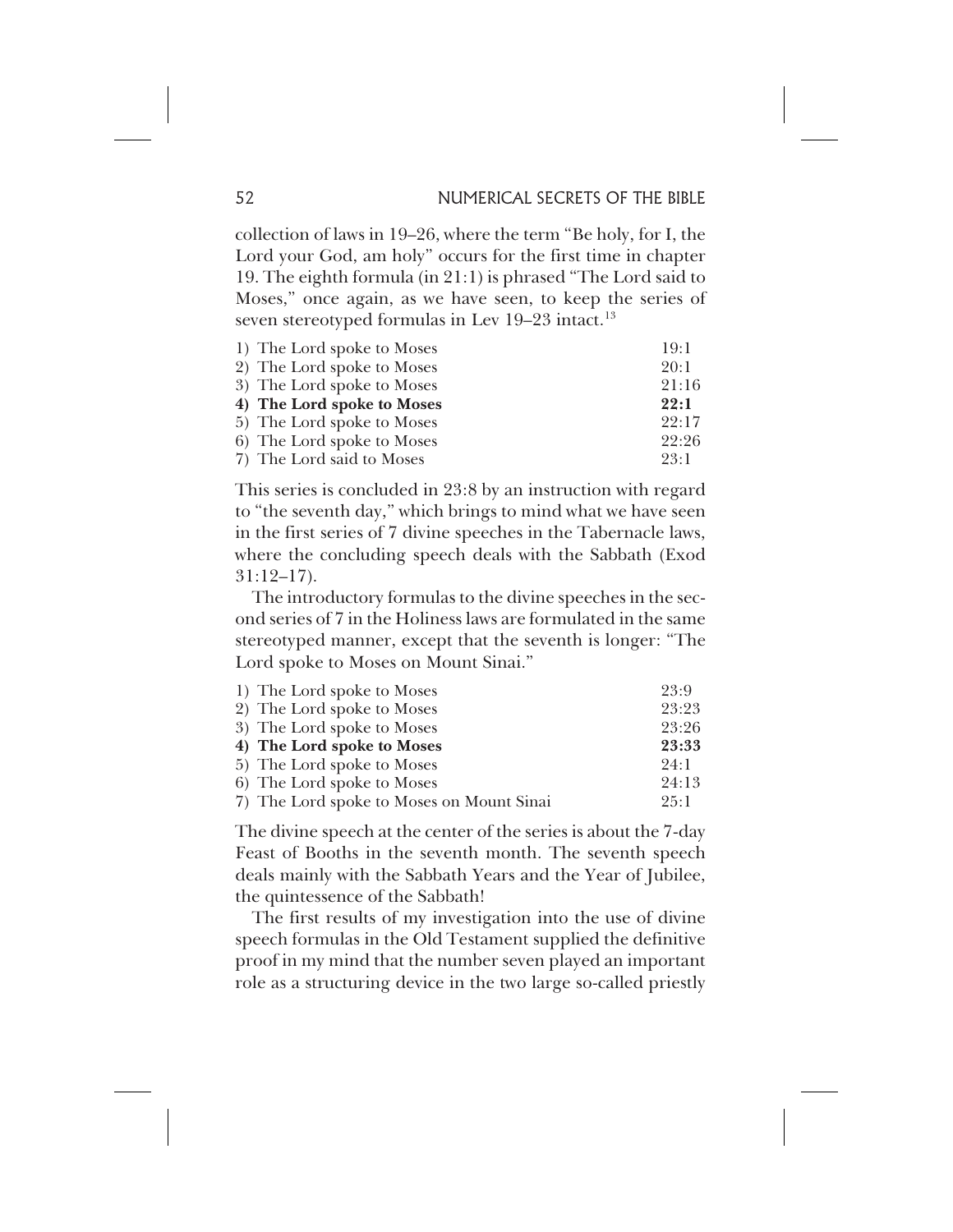passages in the books of Exodus and Leviticus. Some of the results of my investigation were published in 1978.<sup>14</sup>

I was convinced not only that I had detected a significant aspect of the biblical text, but also that there must be more to be discovered regarding the use of the divine speech formulas in the Pentateuch. This supposition was shown to be true in further research on the subject. From the start, the phenomenon intrigued me and aroused my curiosity. In my leisure time, I began to mark the introductory and referring formulas in the Pentateuch with highlighters of different colors to make them visible. What I gradually found made me realize that the use of these formulas, which had not been studied systematically before, needed to be investigated more thoroughly.

## **More Examples of Manifestly Designed Series of Seven Items**

The opportunity to explore the matter more deeply presented itself in the fall of 1981, when I sprained my ankle playing volleyball and had to take some rest. Making a virtue of the necessity, I sat at my desk to register the divine speech formulas in the Pentateuch. Much to my delight, I found that clusters or series of divine speech formulas were not limited to the so-called priestly passages. They occurred throughout the books of Genesis–Numbers, for instance:

- $\blacktriangleright$  the cluster of ten stereotyped introductory formulas in Gen 1:3, 6, 9, 11, 14, 20, 24, 26, 28, 29 in the pattern 7+3=10, to which we shall return below;
- $\blacktriangleright$  the cluster of seven in Gen 3:9, 11, 13, 14, 16, 17, 22;
- $\blacktriangleright$  the series of ten in 6–9 (6:3, 7, 13; 7:1, 15, 21; 9:1; 9:8, 12, 17) in a  $7+3=10$  pattern;
- $\blacktriangleright$  the series of eleven in 31–32 (31:3, 11, 12, 24, 29; 32:10, 13, 27, 28, 29, 30)—7+4=11 pattern;
- $\blacktriangleright$  the series of seven in 35–48 (35:1, 10, 11; 46:2a, 2b, 3; 48:4);
- $\blacktriangleright$  the cluster of seven in Gen 15:1–16 (1, 4, 5a, 5b, 7, 9, 13);
- $\blacktriangleright$  the cluster of seven in Exod 4:1–17 (2, 3, 4, 6, 7, 11, 14).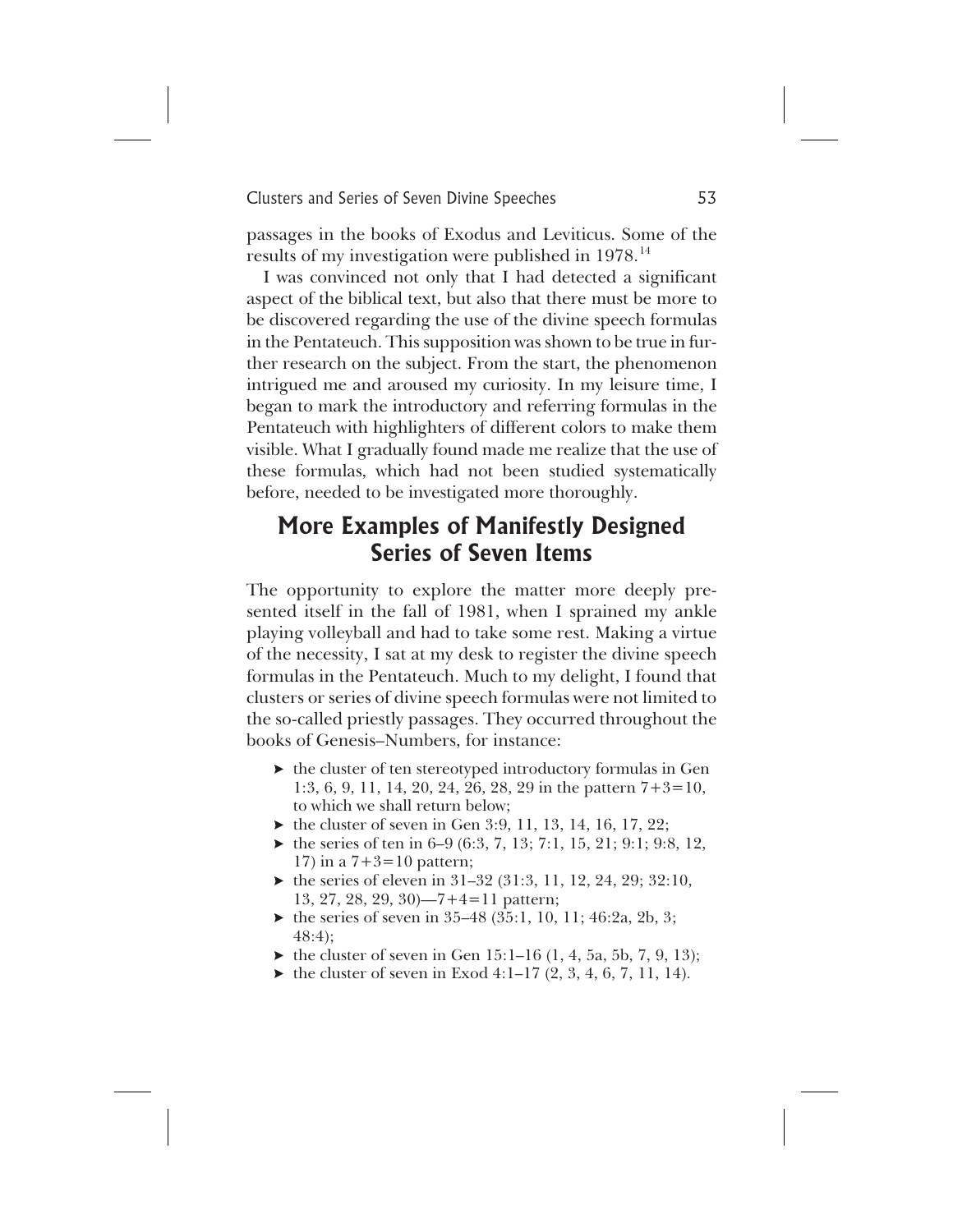A closer examination of the two latter instances showed the unmistakable aim of the author to achieve exactly seven introductory formulas.

In Gen 15:1–16, the conversation between God and Abram, there appears to be a formula (in 5b) that does not seem to be strictly necessary, since it occurs directly after the preceding divine speech in verse 5a. The text is structured as follows:

- 1. The *word of the Lord* came to Abram (verse 1); and Abram's response (verses 2–3);
- 2. The *word of the Lord* came to him (verse 4);
- 3. He brought Abram outside and *said* (verse 5a);
- *4. Then He said to him (verse 5b);* <sup>15</sup> **and Abram's response (verse 6);**
- 5. And He *said* to him (verse 7); and Abram's response  $(verse 8);$
- 6. And He *said* to him (verse 9); and Abram's response (verses 10–12);
- 7. And He *said* to Abram (verse 13).

In the next passage, Gen 15:17–21, the author used a different formula (verse 18) to introduce God's covenant with Abram, in order not to disturb this manifestly designed seven instances of introductory formulas. Instead of using the finite verb, he chose the infinitive form: "That day the Lord made a covenant with Abram, saying."<sup>16</sup>

The extra divine speech formula does not disturb the even course of the text when we read it, because it has a clear function in the context: to give Abram the time to look at the stars before God resumes and speaks about Abram's descendants. This observation confirms what we have noticed already: the ingenious way in which the text has been composed so that the numerical aspects do not upset the smooth course of the narrative.

Let us now examine the second passage, Exod 4:1–17—the narrative about God's instructing Moses to prepare him for his mission—as an example of a text with a cluster of seven formulas in which we miss obviously indispensable introductory formulas. Since the lacking of formulas in a text is more conspicuous than extra ones, an attentive reader will easily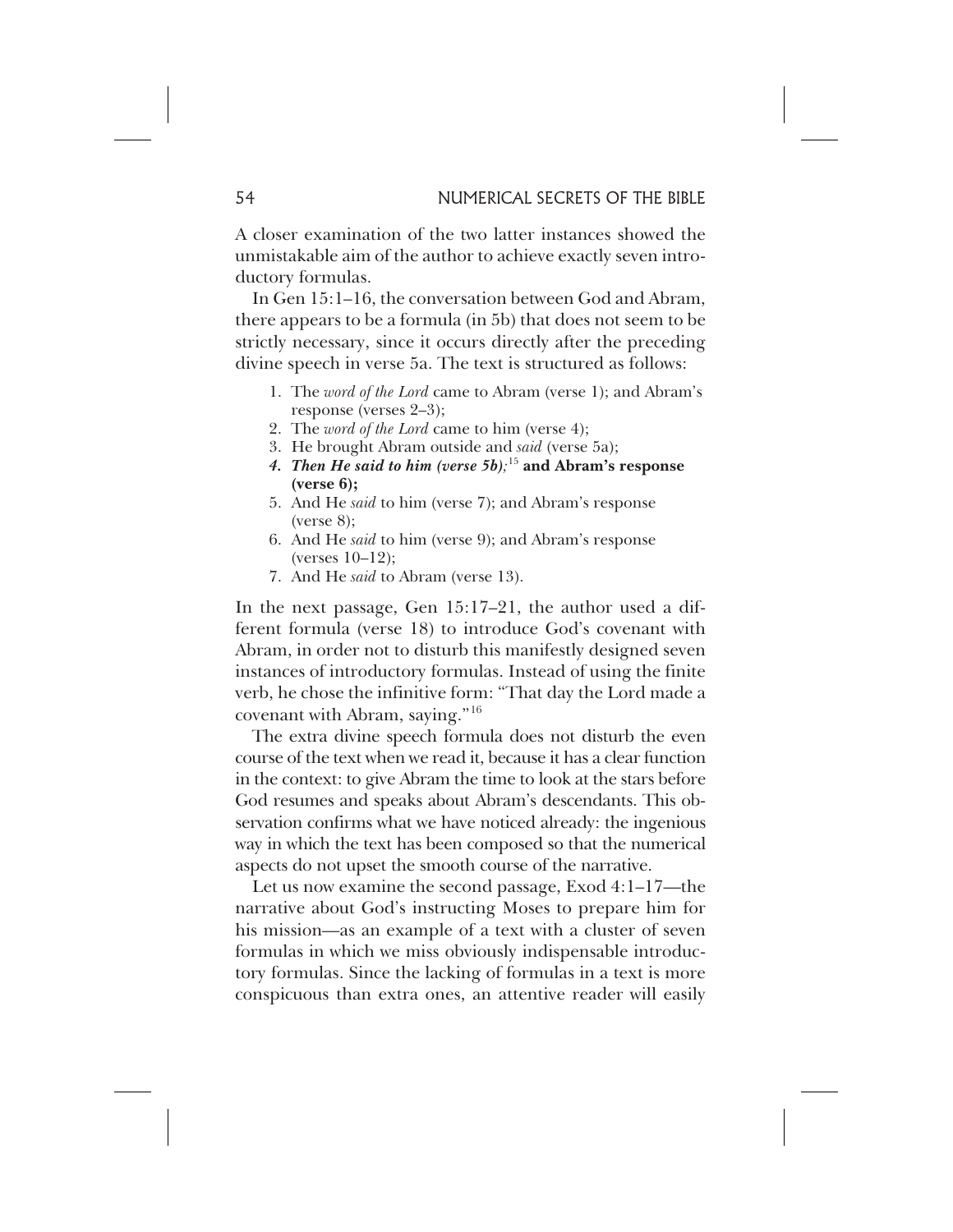locate the spots where we miss introductory formulas. The passage is structured as follows:

- 1. *The Lord said to him*: "What is that in your hand?" (2a); Moses' response (2b);
- 2. *And He said*: "Cast it on the ground!" (3a); Moses' reaction (3b);
- 3. *But the lord said to Moses*: "*Put out your hand and take it by the tail*!"—so he put out his hand and caught it and it became a rod in his hand—

"*that they may believe that the Lord, the God of their fathers, the God of Abraham, the God of Isaac, and the God of Jacob has appeared to you."* (4–5);

4. *Then the Lord said to him*: "Put your hand into your bosom!" (6a); Moses obeys and his hand was leprous (6b);

5 *And He said*: "*Put your hand back into your bosom!"*—and when he took it out, behold, it was as healthy as the rest of his body—"*If they will not believe you, or heed the first sign, they may believe the latter sign. If they will not believe even these two signs, or heed your voice, you shall take some*

*water from the Nile and pour it upon the ground .* . ." (7–9); Moses responds, stating his objections (10);

- 6. *Then the Lord said to him*: (God's response: 11–12); Moses' answer (13);
- 7. Then the Lord became angry with Moses *and he said*: (God commands Moses to go and accomplish his mission: 14–17).

In the third and the fifth divine speeches, the author interrupted God's words with the narrative and let God continue to speak without using an introductory phrase—in verse 5 and verse 8, where we would expect a new introductory formula. Moreover, God's instruction to Moses to perform a third